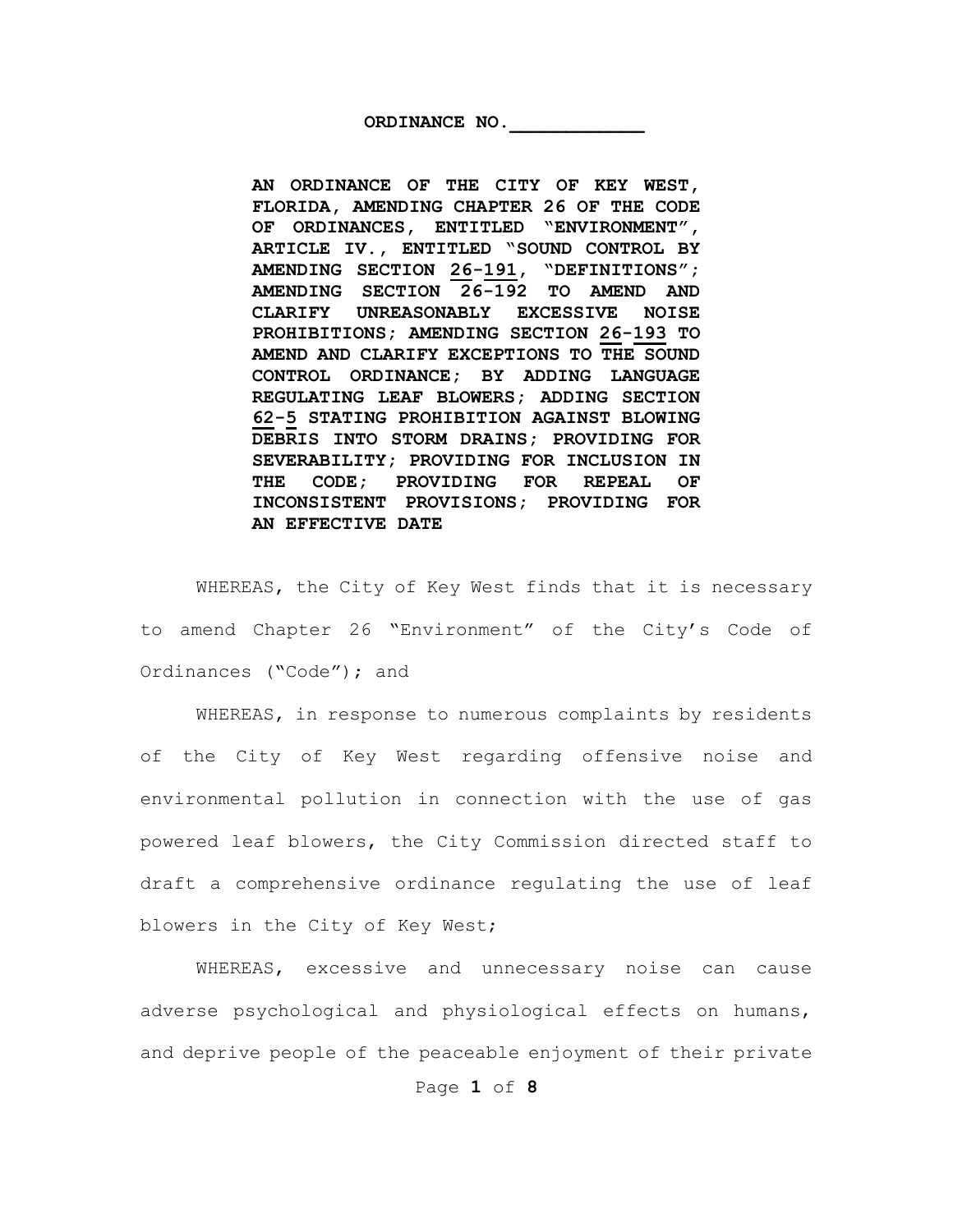property; and

WHEREAS, the City Commission finds that the use of leaf blowers to clear public and private property affects air quality, water quality, and impacts health and noise levels citywide; and

WHEREAS, after thorough consideration of various regulation options, the City Commission finds it is in the best interests of the residents, property owners, and visitors of the City of Key West to regulate the operation of gas powered leaf blowers and that amendments to the Code of Ordinances are deemed necessary by the City Commission to protect the health, safety, and general welfare of the citizens and visitors of the City of Key West.

**NOW, THEREFORE, BE IT ORDAINED** BY THE CITY OF KEY WEST, FLORIDA:

Section 1: That Section 26-191 of the Code of Ordinances is hereby amended as follows\*:

### **Sec. 26-191. - Definitions.**

For the purpose of this article, the following terms, phrases, words, abbreviations and their derivations shall have the meaning herein given. When not inconsistent with the

Page **2** of **8**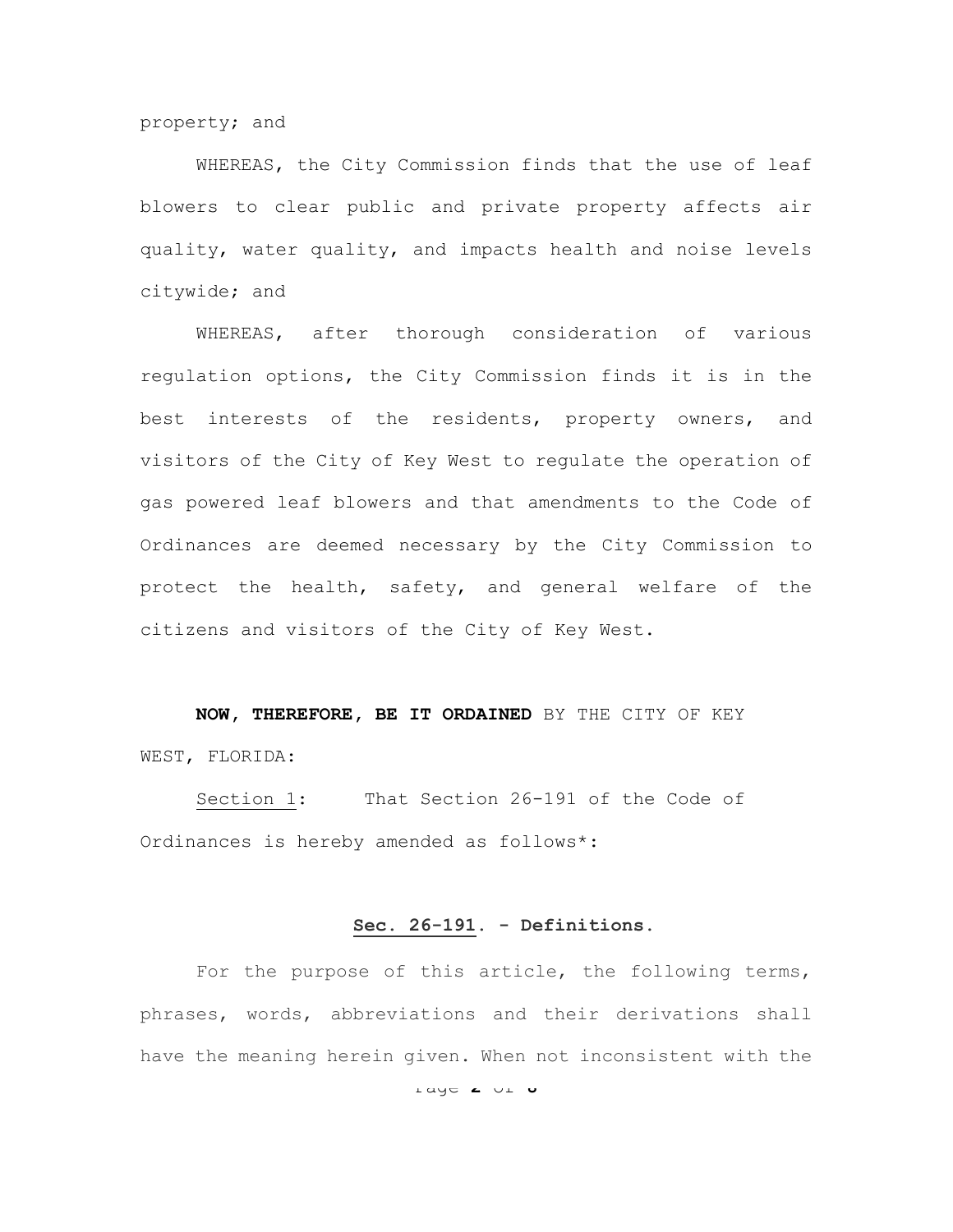context, words used in the present tense include the future tense, words in the plural number include the singular number and words in the singular number include the plural number. The word "shall" is always mandatory and not merely directory. Words not defined shall be given their common and ordinary meaning, or for those so included, the meaning found in this article.

## […]

*Fuel* means any material such as coal, oil or gas, that is burned to produce heat or power.

*Leaf Blower* means any device used, designated or operated to produce a current of air by electricity or other means to push, propel or blow lawn, tree or plant cuttings, refuse or debris. Such devices shall not produce a current of air by fuel unless for commercial use and fitted with a muffler or muffled pursuant to Sec. 26-193(4)(a). The use of gasoline powered leaf blowers is prohibited on any property within the city which is less than a 1/2 acre in size.

Page **3** of **8**

<sup>\*(</sup>Coding: Added language is underlined; deleted language is struck through at first reading. Added language is double underlined and double otruck through at second reading.)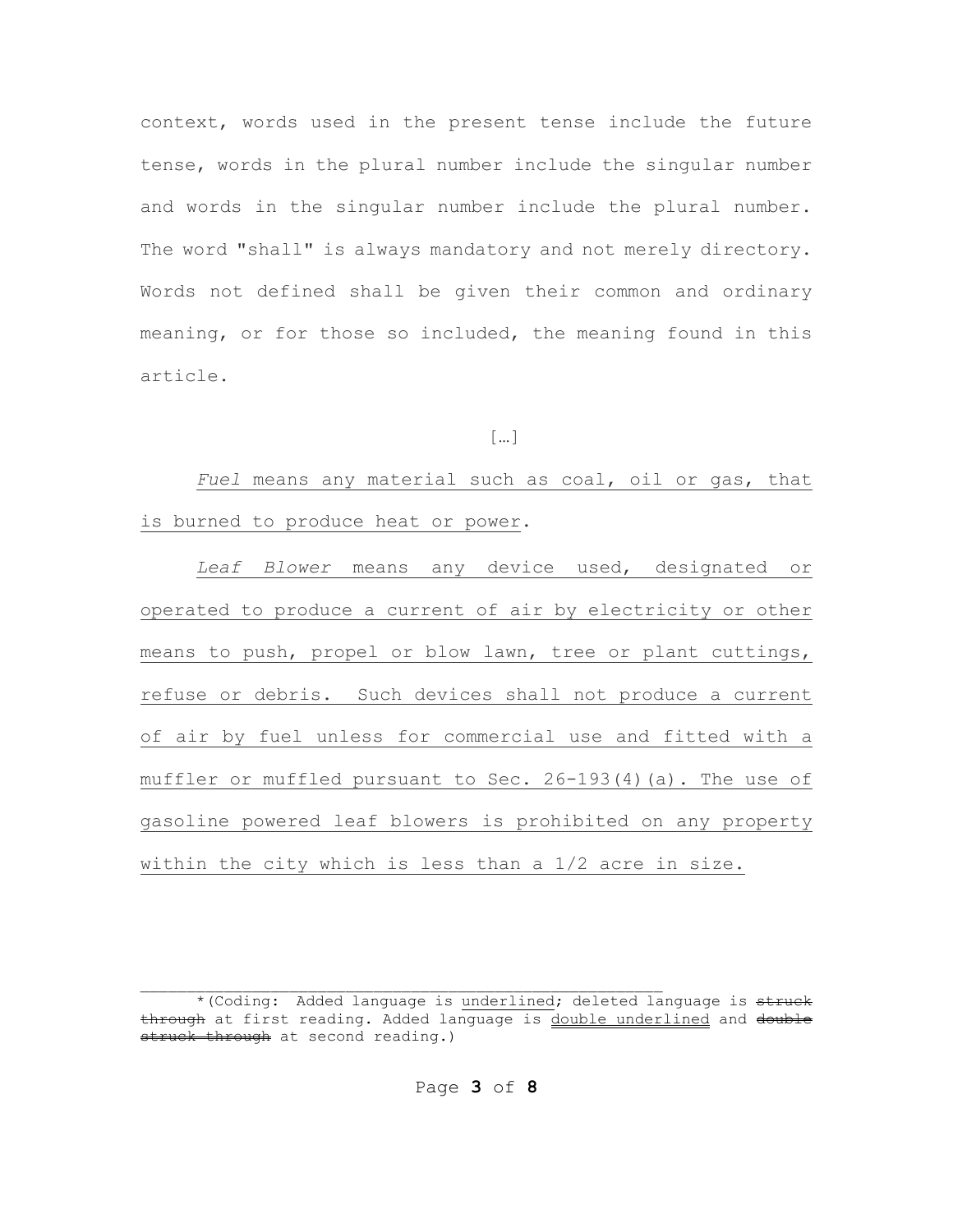This prohibition shall be effective as of 8:00 a.m. on January 1, 2021. Notwithstanding the provisions of 26-193, no fuel powered blower shall be used within 50 feet of a residence at any time.

# **[…]**

Section 2: That Section 26-193 of the Code of Ordinances is hereby amended as follows\*:

#### **Sec. 26-193. - Exceptions.**

The prohibitions contained in this article shall not apply to the following:

[…]

(4)Domestic power tools. Except as provided in section 26-191, sound levels produced from any hand-powered or mechanically powered saw, sander, drill, grinder, lawn/garden tool or reasonably similar tools. However, to be lawful, sound producing the use must conform to industry standards for the equipment and must occur only between 8:00 a.m. and 7:00 p.m., Monday through Friday, and 9:00 a.m. and 5:00 p.m. on Saturday and Sunday only.

(a)Commercial Leaf Blowers. The operation of any

Page **4** of **8**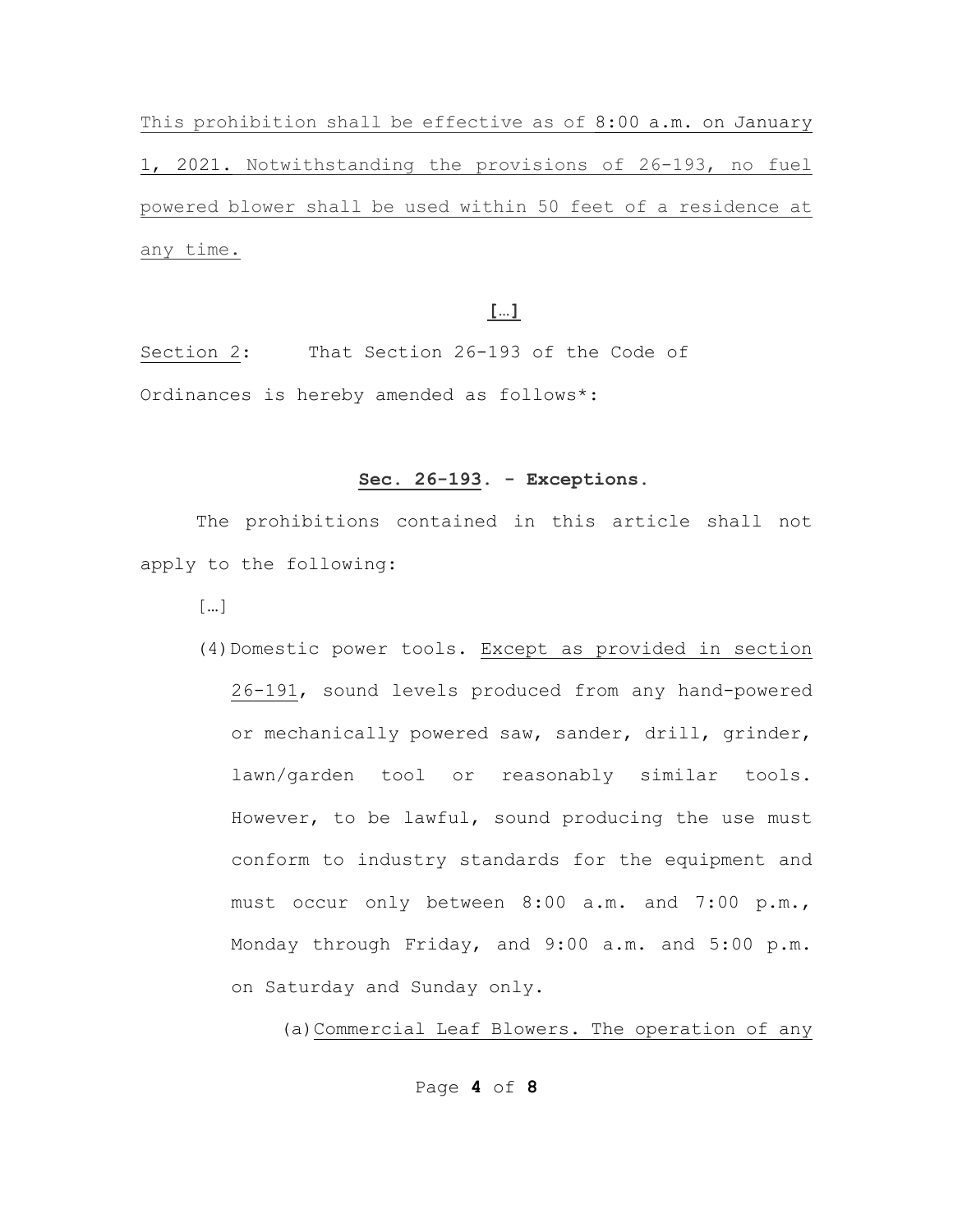noise-creating blower which is powered by fuel, the operation of which causes noise due to the explosion of operating gases or fluids, is prohibited unless the noise from such blower or fan is muffled or such engine is equipped with a muffler device sufficient to deaden such noise.

[…]

Section 3: That Section 62-5 of the Code of Ordinances is hereby amended as follows\*:

#### **Sec. 62-5. – Leaf Blowers.**

(a) It shall be unlawful for any person who operates a leaf blower as defined by section 26-191 within the City to allow any leaves, dirt or any other debris blown to enter the storm drain system. All leaves, dirt, or any other debris blown on to public property or in the public right-of-way must be cleaned up and removed. Any person who violates this section shall be subject to the penalties as prescribed in chapter 2, article VI, division 2 of the Code of Ordinances for the City of Key West.

Page **5** of **8**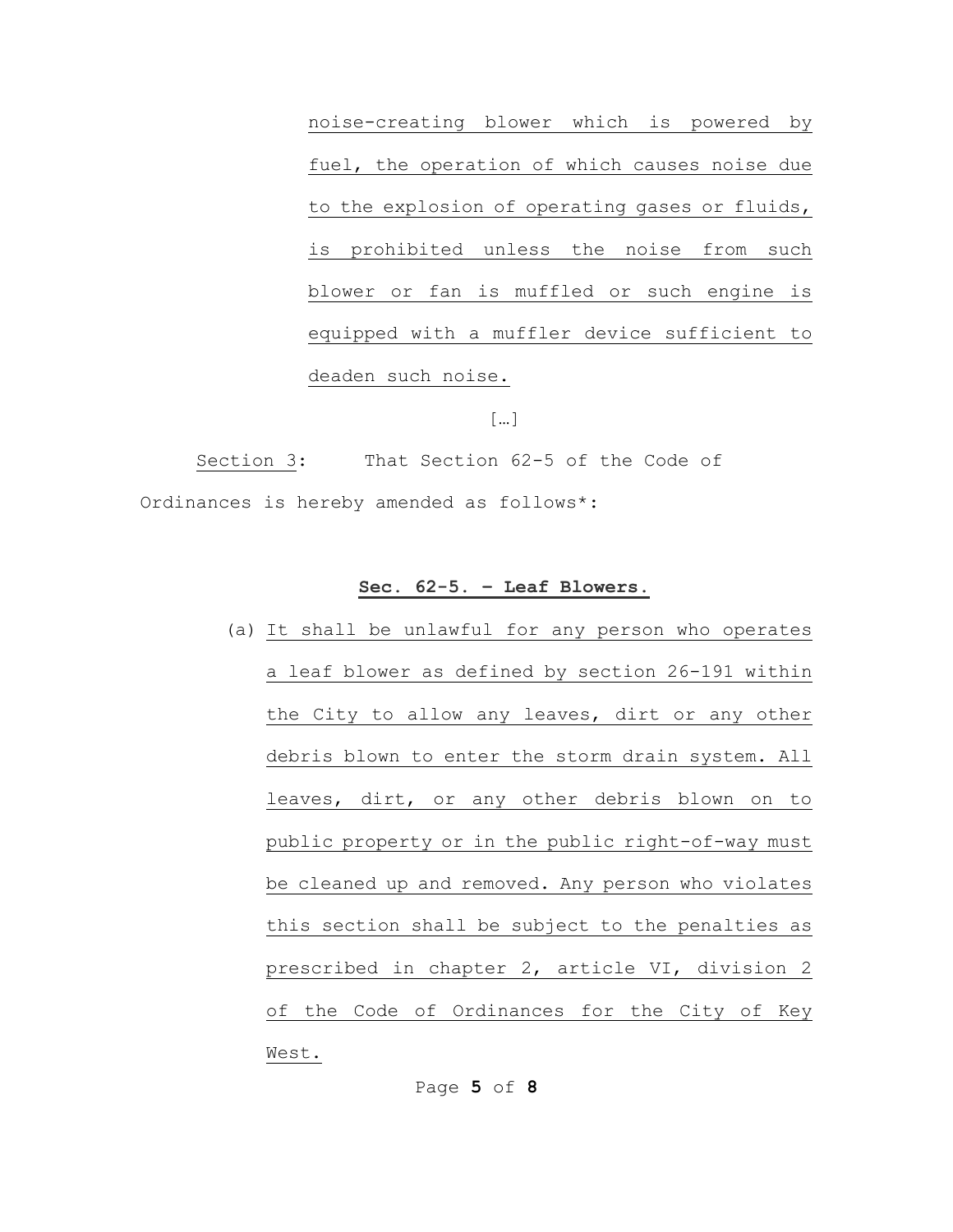(1) Notwithstanding the foregoing, a person shall not be in violation of this section of blowing debris on any public property or in the public right-of-way if they remove the debris within 30 minutes of deposit and dispose of the debris in a sanitary manner which will prevent dispelling by wind, vandalism, or similar means. This exception shall not apply to the storm drain system.

## […]

Section 4: If any section, provision, clause, phrase, or application of this Ordinance is held invalid or unconstitutional for any reason by any court of competent jurisdiction, the remaining provisions of this Ordinance shall be deemed severable therefrom and shall be construed as reasonable and necessary to achieve the lawful purposes of this Ordinance.

Section 5: All Ordinances or parts of Ordinances of said City in conflict with the provisions of this Ordinance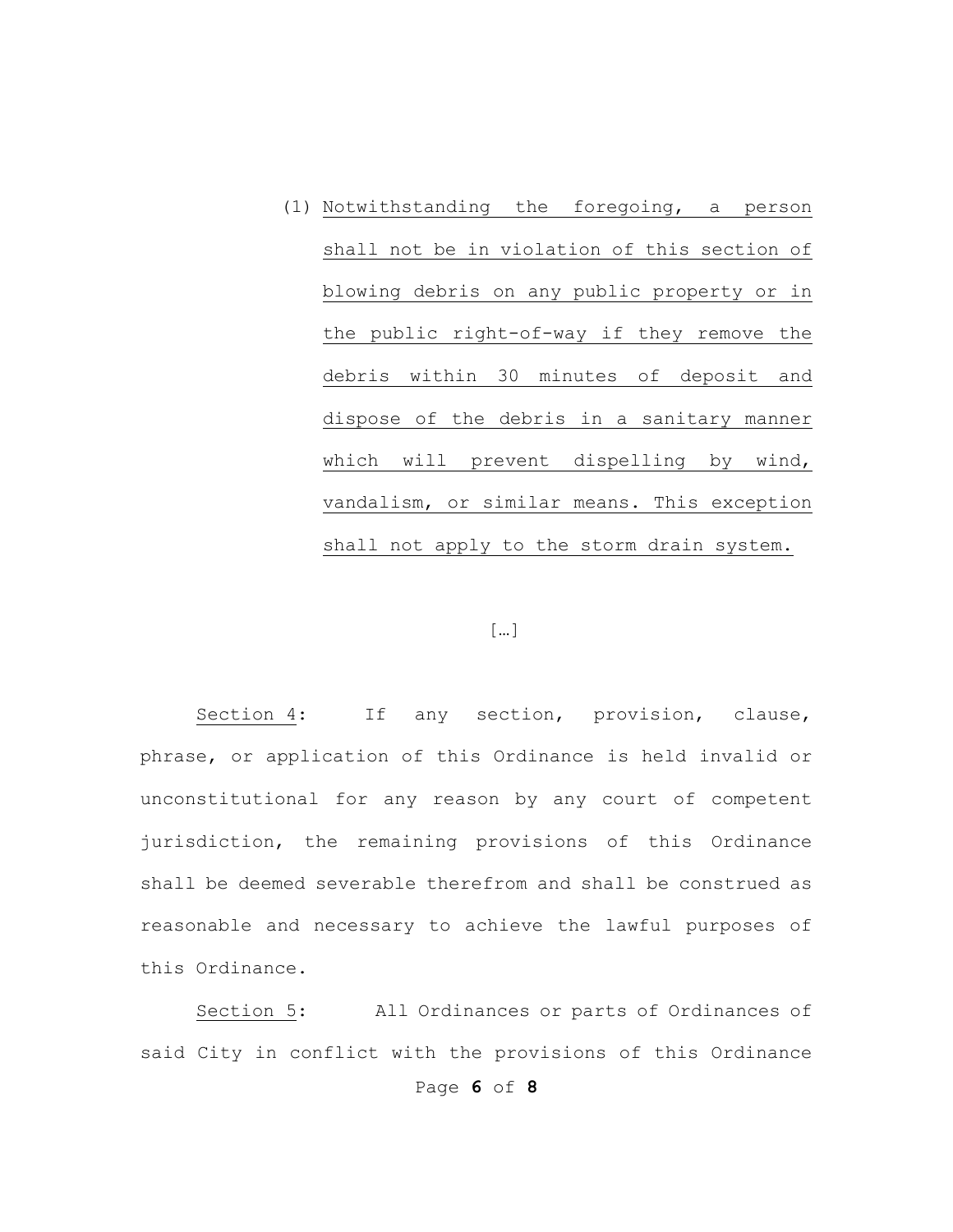are hereby superseded to the extent of such conflict.

Section 6: This Ordinance shall go into effect immediately upon its passage and adoption and authentication by the signature of the presiding officer and the Clerk of the Commission; however, to allow time for individuals and companies to acquire the necessary blowers, to provide for time for a transition to 2 stroke gas-powered leaf blower alternatives, as well as to allow for an educational period, the City will not commence enforcement of this ordinance until

 $\circ$ n (1921).